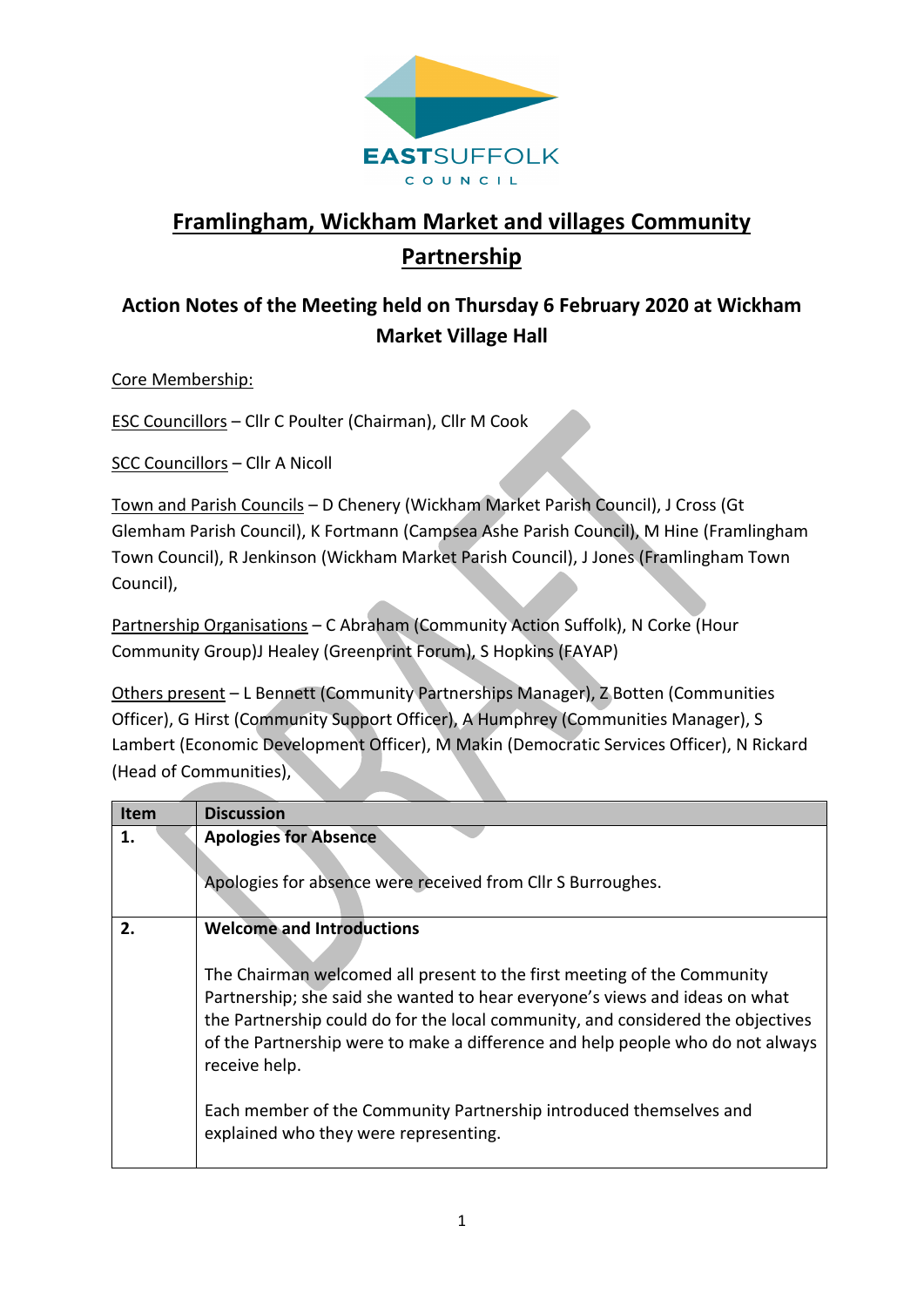

| 3. | Approval of the Terms of Reference and Ground Rules                                                                                                                                                                                                                                                                                                                                                                                                                                    |
|----|----------------------------------------------------------------------------------------------------------------------------------------------------------------------------------------------------------------------------------------------------------------------------------------------------------------------------------------------------------------------------------------------------------------------------------------------------------------------------------------|
|    | The Democratic Services Officer introduced the Terms of Reference, noting that<br>they would be reviewed in 12 months' time.                                                                                                                                                                                                                                                                                                                                                           |
|    | The Community Partnership agreed to adopt the Terms of Reference.                                                                                                                                                                                                                                                                                                                                                                                                                      |
|    | The Chairman introduced the meeting ground rules and gave all present an<br>opportunity to read them in full.                                                                                                                                                                                                                                                                                                                                                                          |
|    | The Community Partnership agreed to adopt the meeting ground rules.                                                                                                                                                                                                                                                                                                                                                                                                                    |
| 4. | <b>Feedback from table discussions</b>                                                                                                                                                                                                                                                                                                                                                                                                                                                 |
|    | The Chairman invited the two table groups to discuss the three objectives that<br>were identified at the Community Partnership workshop on 14 November 2019.<br>The format agreed was the groups would discuss each objective for 15 minutes,<br>with a five-minute feedback session between each one.                                                                                                                                                                                 |
|    | The groups discussed the first objective: Delivering opportunities for young<br>people.                                                                                                                                                                                                                                                                                                                                                                                                |
|    | Following the 15-minute discussion, the groups fed back the following<br>information:                                                                                                                                                                                                                                                                                                                                                                                                  |
|    | What is the need?<br>Social connections for young people (Diocese and Uni)<br>Transport to access activities<br>Lack of work opportunities (16-20 year olds)<br>Money (e.g. for courses)<br>Young people unable to get to training<br>Young people leaving the area at 18 and not coming back until 45+<br>Lack of young parents<br>Supporting young people with problems - finance, drugs, mental health<br>Lack of communication about what is on offer<br>No Job Centre in the area |
|    | Social mobility<br>Teenage years being a particular challenge<br>Creating social and constructive activities and 'not parentally' guided<br>activities<br>Support to show options for the future (apprenticeships/work<br>experience)                                                                                                                                                                                                                                                  |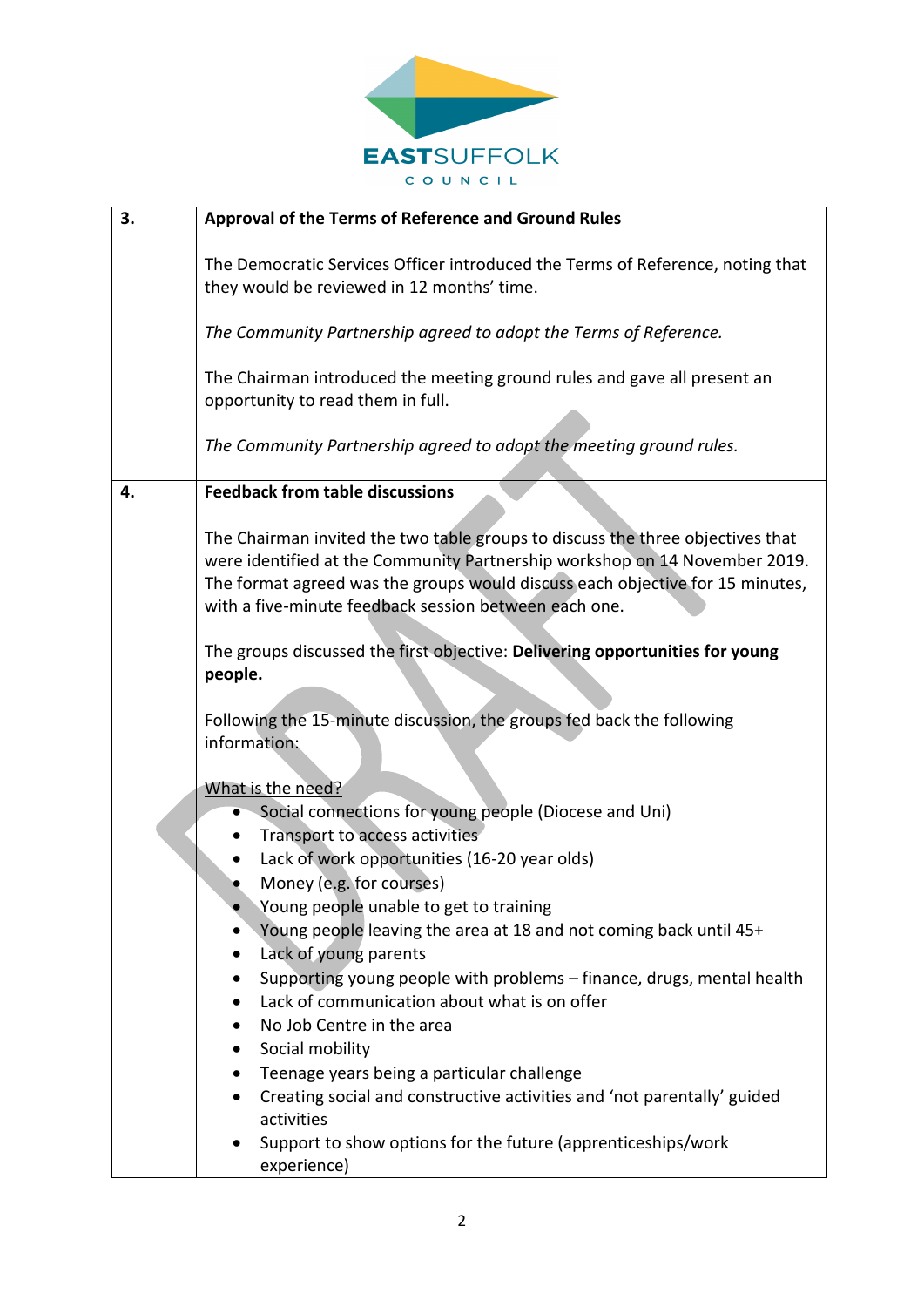

| Not enough youth workers to run sessions - outreach workers with local<br>$\bullet$ |
|-------------------------------------------------------------------------------------|
| knowledge to tie together youth, local employers, Framlingham Town<br>Council       |
|                                                                                     |
| Young people's own space                                                            |
| Support for vulnerable and lonely young people                                      |
| Mapping exercise of resources and gaps for young people<br>$\bullet$                |
| A need to understand the provision in rural areas<br>$\bullet$                      |
| Non church-based youth clubs                                                        |
| What is currently available?                                                        |
| <b>FAYAP Youth Centre</b><br>$\bullet$                                              |
| Worry Tree (all ages)                                                               |
| Pavilion                                                                            |
| <b>Skate Park</b>                                                                   |
| Wickham Market Youth Club (in partnership with Just42)                              |
| Sports clubs, teams and facilities<br>$\bullet$                                     |
| Compass mentoring scheme<br>$\bullet$                                               |
| Parent and toddler groups                                                           |
| Wickham Market - new MUGA                                                           |
| New café room in Framlingham for young people<br>$\bullet$                          |
| Community buses<br>٠                                                                |
| Church based youth clubs<br>٠                                                       |
| <b>Mentoring scheme</b>                                                             |
| Where are the gaps and what solutions can be identified/project?                    |
| Funding for bursaries for apprenticeships                                           |
| Mentors/core worker who can link people together                                    |
| Young people to have their own space where they can relax and be at                 |
| ease                                                                                |
| Access to a Job Centre                                                              |
| Create a place where people want to set up businesses $-$ creative spaces           |
| - a Dragons' Den of jobs                                                            |
|                                                                                     |
| The groups discussed the next objective: Active and sustainable transport           |
| provision in CP area, particularly in rural communities                             |
| Following the 15-minute discussion, the groups fed back the following               |
| information:                                                                        |
| What is the need?                                                                   |
| Communication<br>$\bullet$                                                          |
| Hour Community does not cover young people<br>٠                                     |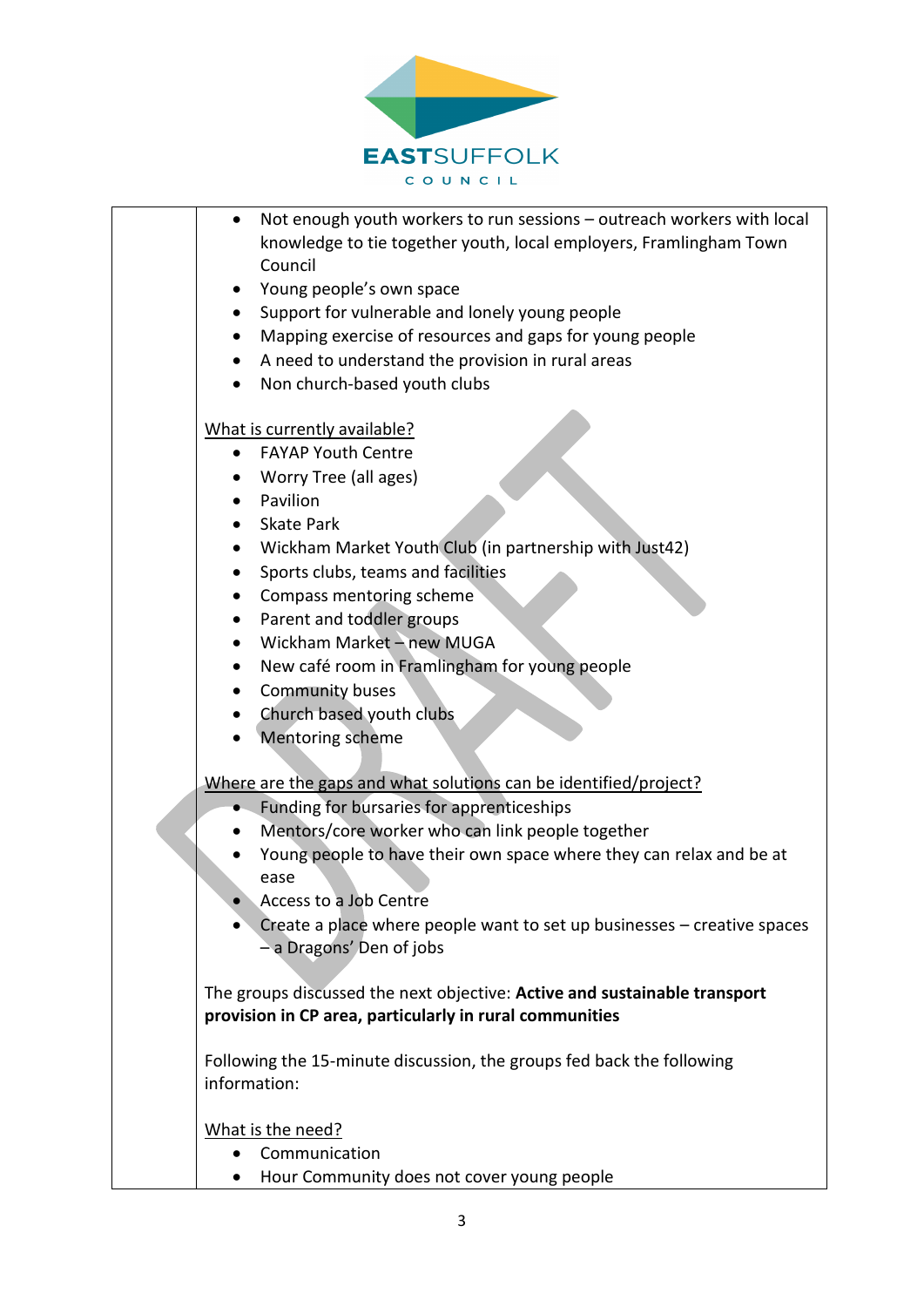

| Community buses are not always suitable for older people and can be too<br>$\bullet$ |
|--------------------------------------------------------------------------------------|
| expensive                                                                            |
| Services that young people will use<br>$\bullet$                                     |
| Cycling - lots of narrow roads<br>$\bullet$                                          |
| Transport for older people who have given up driving<br>$\bullet$                    |
| Sustainable travel                                                                   |
| Minibus drivers that have the right licences, insurance and DBS checks               |
| What is currently available?                                                         |
| Hour Community provides transport for people with medical issues to<br>$\bullet$     |
| make appointments (45-50 journeys a month, using two buses)                          |
| o Only covers Framlingham and abutting villages                                      |
| Possibility of using High School buses between 10am and 4pm<br>$\bullet$             |
| <b>CATS</b>                                                                          |
| Good Neighbour schemes (Wickham Market scheme as an example)                         |
| Travel Survey in Framlingham                                                         |
| Where are the gaps and what solutions can be identified/project?                     |
| An app to identify car-sharing opportunities<br>$\bullet$                            |
| <b>Support for Good Neighbour schemes</b>                                            |
| Incentives for young people to obtain PSV licences<br>$\bullet$                      |
| Helping young people with the cost of getting a driving licence                      |
| • Mobile services                                                                    |
| Communication system to get what is available out there                              |
| • Setting up a scheme to use school minibuses for community transport                |
| A paid worker alongside volunteers to co-ordinate transport                          |
| The groups discussed the final objective: Reduce social isolation and loneliness     |
| (in a sustainable way)                                                               |
| Following the 15-minute discussion, the groups fed back the following                |
| information:                                                                         |
|                                                                                      |
| What is the need?                                                                    |
| Links to transport<br>$\bullet$                                                      |
| <b>Transport provision</b>                                                           |
| Mobile phones<br>٠                                                                   |
| Mental health support                                                                |
| Social connections                                                                   |
| Community activities                                                                 |
| Carers                                                                               |
| Support for people with dementia                                                     |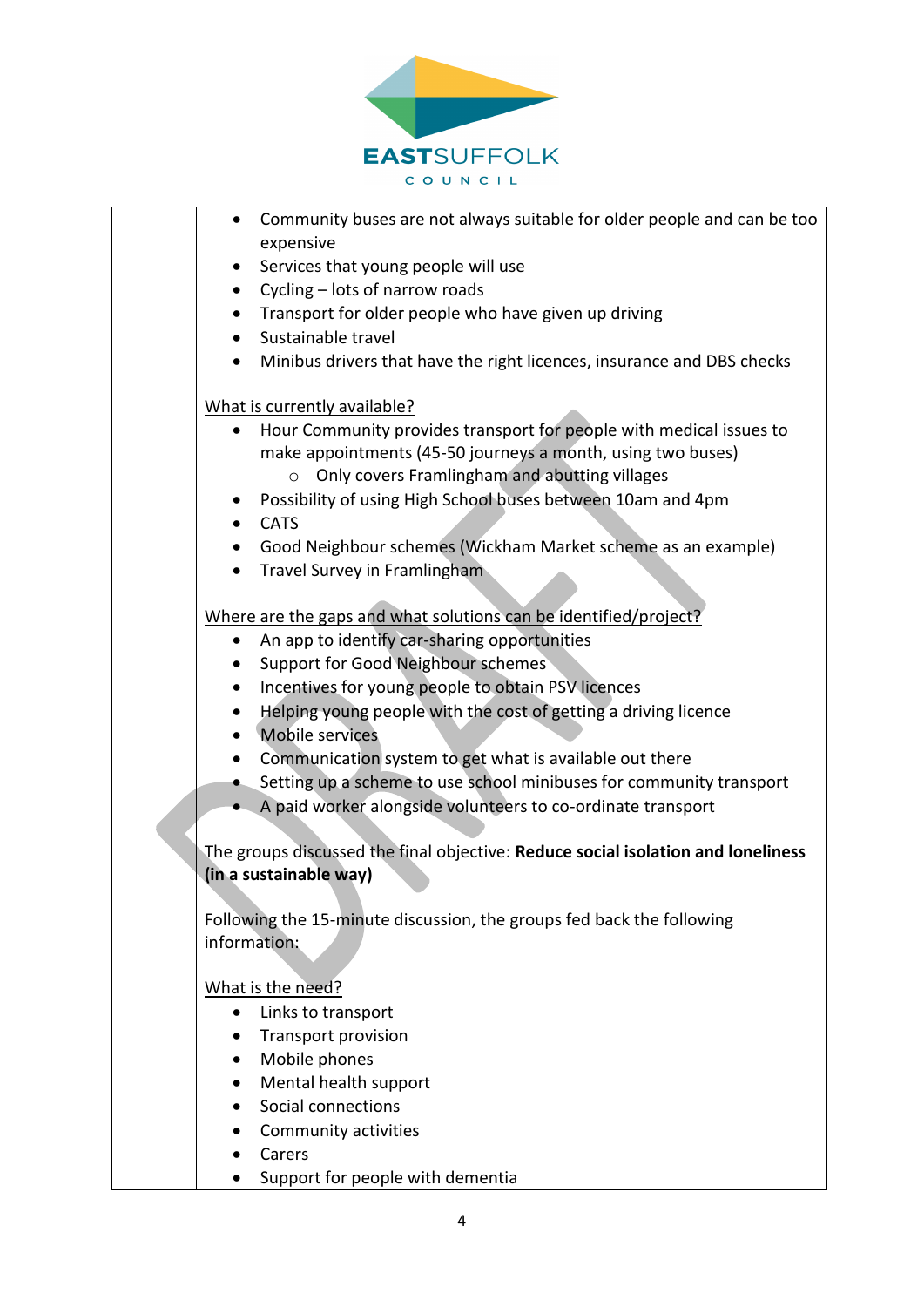

| Support for people who are housebound<br>٠                                        |
|-----------------------------------------------------------------------------------|
| Maintaining connectivity                                                          |
| Challenge of reaching people<br>٠                                                 |
| Funding to turn ideas into reality                                                |
| Communication on what is available<br>$\bullet$                                   |
| Quiet space for single men<br>$\bullet$                                           |
| Local activities to bring people together<br>$\bullet$                            |
| Additional opportunities for social interaction<br>$\bullet$                      |
| A paid worker to co-ordinate things                                               |
|                                                                                   |
| What is currently available?                                                      |
| Forget Me Not Club<br>٠                                                           |
| <b>Worry Tree</b>                                                                 |
| <b>Mills Meadow Activities</b><br>$\bullet$                                       |
| Inclusivity project<br>٠                                                          |
| Health and Wellbeing information on Framlingham Town Council website<br>$\bullet$ |
| Meet Up Mondays                                                                   |
| Businesses as hubs (pubs and cafes)<br>$\bullet$                                  |
| <b>Good Neighbour schemes</b>                                                     |
| Project with BT/ESC to try and keep people in homes                               |
| Café Connect<br>٠                                                                 |
| <b>Monday Club</b>                                                                |
| Female based social activities/clubs in Wickham Market                            |
| <b>Greener Fram</b>                                                               |
| • Rural Coffee Caravan                                                            |
| <b>Befriending schemes</b>                                                        |
| Age Concern services                                                              |
|                                                                                   |
| Where are the gaps and what solutions can be identified/project?                  |
| Support already existing initiatives                                              |
| Expand Rural Coffee Caravan with funding for more staff and volunteers            |
| ○ Spare vehicle belonging to FAYAP that would make a great second                 |
| <b>Rural Coffee Caravan</b>                                                       |
| Information on more than websites - use noticeboards, face to face,               |
| village emails, shop, welcome packs                                               |
| Co-housing (Dutch model)                                                          |
| Encourage young people to volunteer                                               |
| Village Halls/Pubs as focal points                                                |
| Following the conclusion of the discussions, the meeting took a short break.      |
|                                                                                   |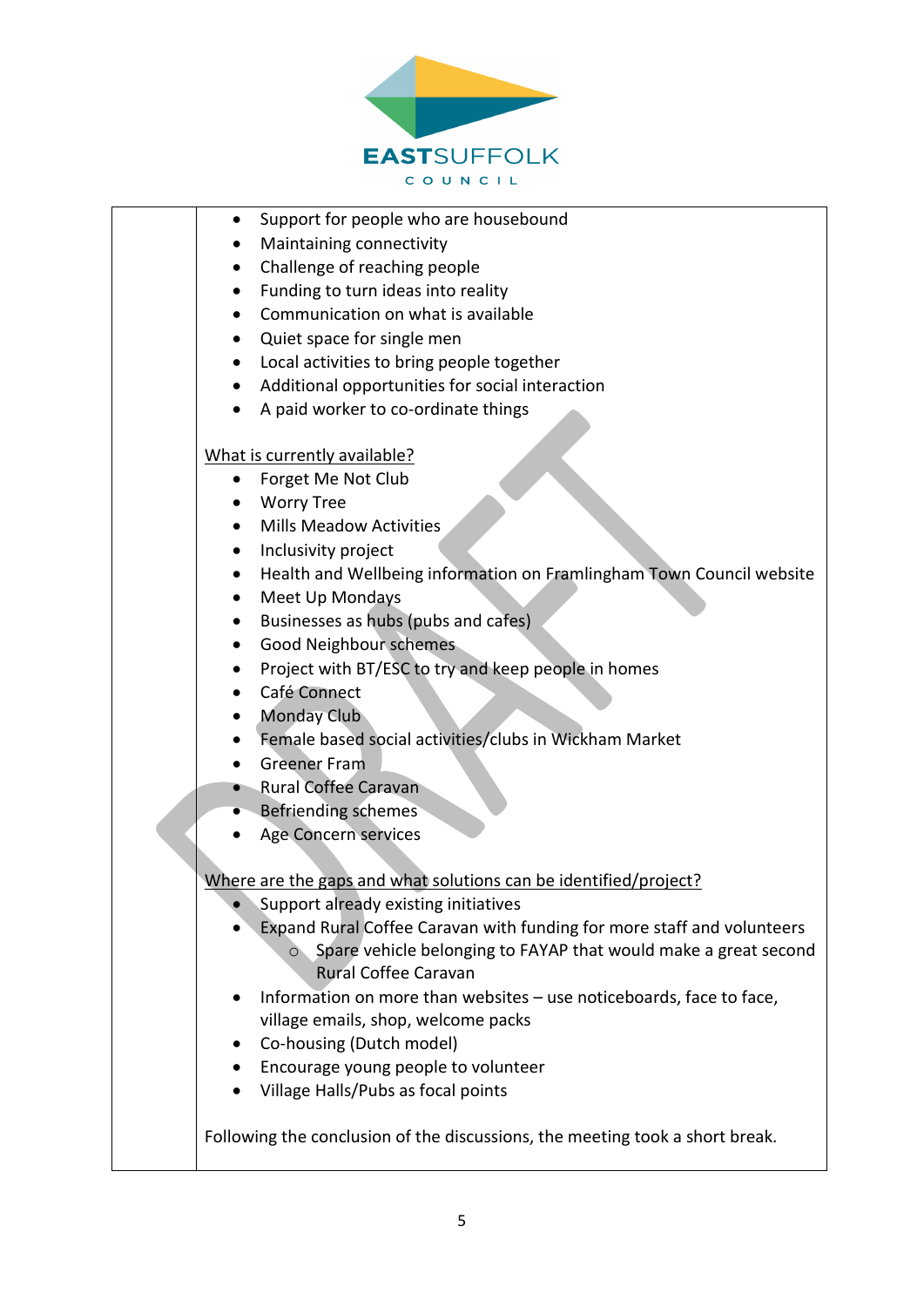

| 5. | Review of the Membership of the Community Partnership                                                                                                                                                                                                                                                                                                                                                                                                                 |
|----|-----------------------------------------------------------------------------------------------------------------------------------------------------------------------------------------------------------------------------------------------------------------------------------------------------------------------------------------------------------------------------------------------------------------------------------------------------------------------|
|    | The Community Partnership discussed who should be invited to its next meeting.                                                                                                                                                                                                                                                                                                                                                                                        |
|    | <b>ACTION</b> – Wickham Market Partnership to invited to the next meeting                                                                                                                                                                                                                                                                                                                                                                                             |
|    | <b>ACTION</b> - Additional parish councils to be invited to the next meeting                                                                                                                                                                                                                                                                                                                                                                                          |
| 5. | Funding for 2019/20 and 2020/21                                                                                                                                                                                                                                                                                                                                                                                                                                       |
|    | In response to discussion regarding funding for transport solutions, the Head of<br>Communities for ESC outlined the strategic funding pot that would look at the<br>two district-wide priorities. It had been proposed that a specific transport<br>workshop be held to bring together all CPs and community transport providers<br>to look at what the current provision was and to plan for future needs, given the<br>scale of the need that had been identified. |
|    | ESC was also working with the Local Government Association to identify other<br>areas in the country where there were examples of innovative work around<br>transport.                                                                                                                                                                                                                                                                                                |
|    | There was also discussion about possible funding for youth employment<br>services. ESC's Partnerships Manager explained that there was such as service in<br>the District that worked on an outreach model. Feedback from CP members<br>indicated that this service did not cover the area in full and it was agreed that<br>this issue would be followed up.                                                                                                         |
|    | Regarding improving communication, the Communities Officer explained that<br>Suffolk Infolink was being revamped to be more community friendly and will<br>have a new platform for ease of access.                                                                                                                                                                                                                                                                    |
|    | <b>ACTION</b> - L. Bennett to feed back to Youth Employment Service regarding<br>concerns that the CP area was not being covered appropriately                                                                                                                                                                                                                                                                                                                        |
|    | <b>ACTION</b> – S. Hopkins and N. Corke to liaise ahead of the next meeting, to<br>identify overlaps and gaps with provision for older people, young people, and<br>mental health support                                                                                                                                                                                                                                                                             |
|    | <b>ACTION</b> – All CP members to bring suggestions for 2020/21 funding to the next<br>meeting                                                                                                                                                                                                                                                                                                                                                                        |